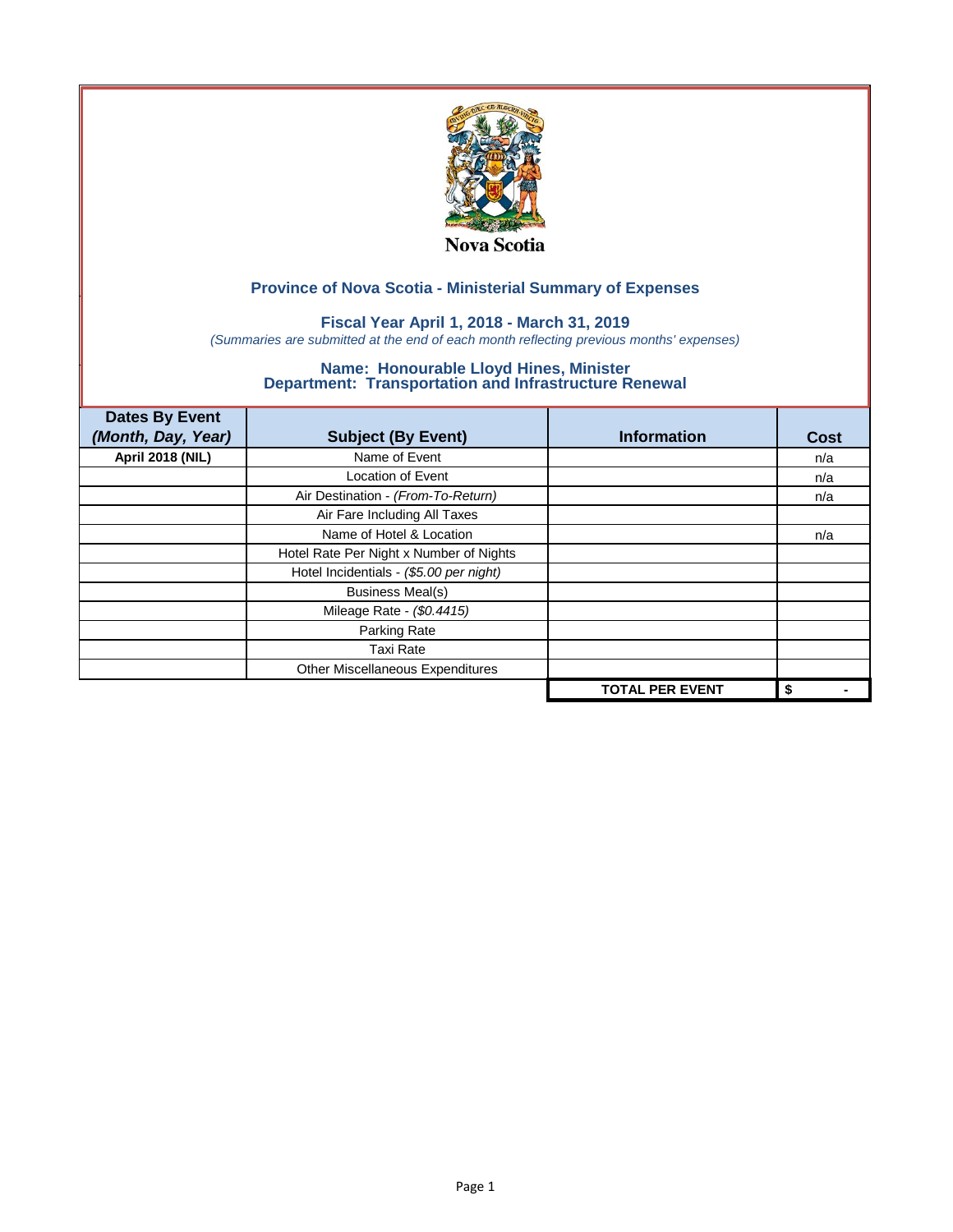

## **Fiscal Year April 1, 2018 - March 31, 2019**

*(Summaries are submitted at the end of each month reflecting previous months' expenses)*

| <b>Dates By Event</b><br>(Month, Day, Year) | <b>Subject (By Event)</b>               | <b>Information</b>                                            | Cost        |
|---------------------------------------------|-----------------------------------------|---------------------------------------------------------------|-------------|
| May 1, 2018                                 | Name of Event                           | Federal Disaster Mitigation &<br>Adaptation Fund / Area Roads | n/a         |
|                                             | Location of Event                       | Windsor                                                       | n/a         |
|                                             | Air Destination - (From-To-Return)      |                                                               | n/a         |
|                                             | Air Fare Including All Taxes            |                                                               |             |
|                                             | Name of Hotel & Location                |                                                               | n/a         |
|                                             | Hotel Rate Per Night x Number of Nights |                                                               |             |
|                                             | Hotel Incidentials - (\$5.00 per night) |                                                               |             |
|                                             | Business Meal(s)                        | Lunch per diem                                                | 15.00<br>\$ |
|                                             | Mileage Rate - (\$0.4415)               | 178 kms                                                       | 78.59<br>S  |
|                                             | Parking Rate                            |                                                               |             |
|                                             | <b>Taxi Rate</b>                        |                                                               |             |
|                                             | Other Miscellaneous Expenditures        |                                                               |             |
|                                             |                                         | <b>TOTAL PER EVENT</b>                                        | 93.59       |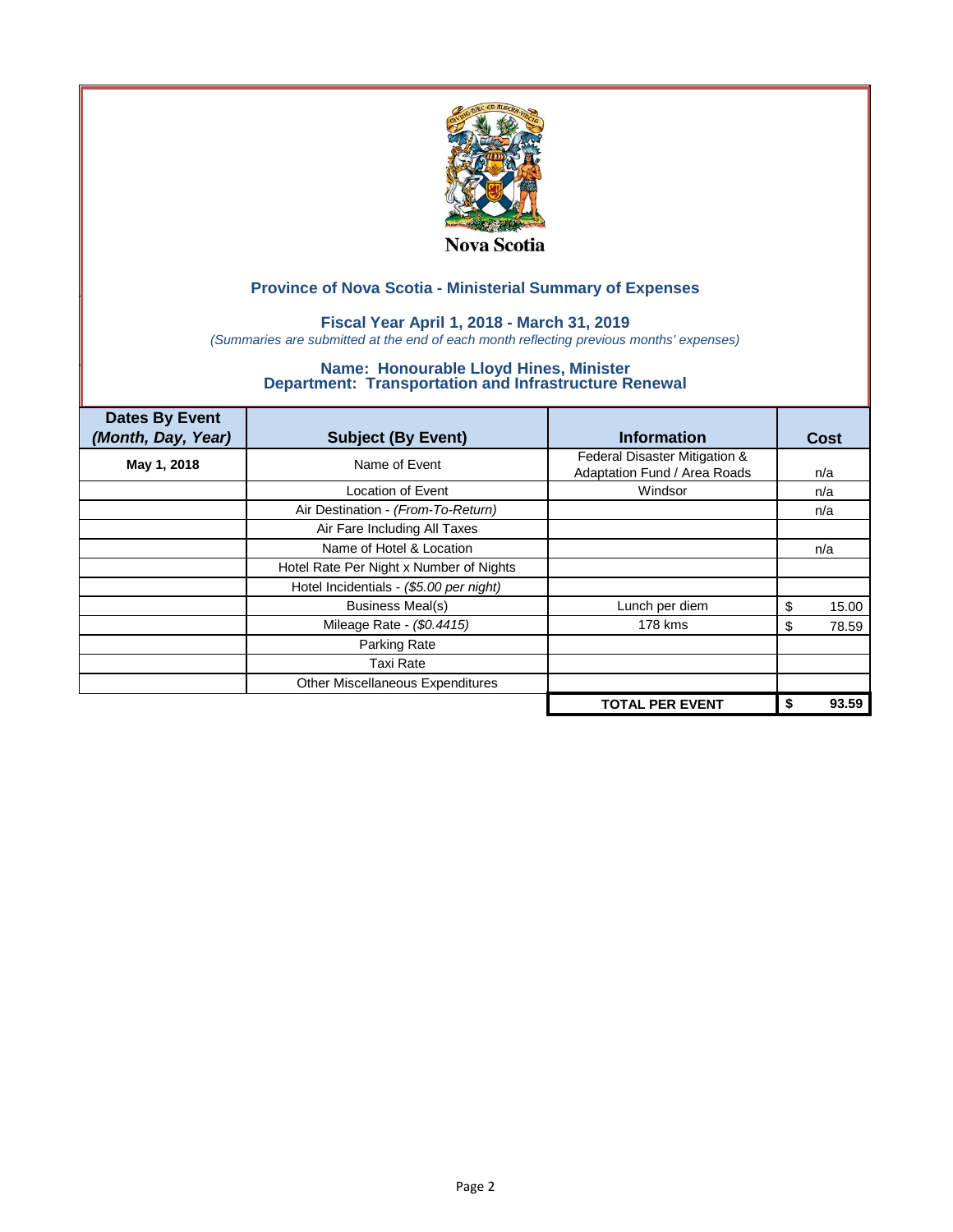

### **Fiscal Year April 1, 2018 - March 31, 2019**

*(Summaries are submitted at the end of each month reflecting previous months' expenses)*

| <b>Dates By Event</b> |                                         |                                               |              |
|-----------------------|-----------------------------------------|-----------------------------------------------|--------------|
| (Month, Day, Year)    | <b>Subject (By Event)</b>               | <b>Information</b>                            | Cost         |
| June 3, 2018          | Name of Event                           | <b>Cape Breton Meetings</b>                   | n/a          |
|                       | Location of Event                       | Sydney                                        | n/a          |
|                       | Air Destination - (From-To-Return)      |                                               | n/a          |
|                       | Air Fare Including All Taxes            |                                               |              |
|                       | Name of Hotel & Location                | <b>Cambridge Suites</b>                       | n/a          |
|                       | Hotel Rate Per Night x Number of Nights | \$158.36 x 1 night                            | \$<br>158.36 |
|                       | Hotel Incidentials - (\$5.00 per night) | 1 night                                       | \$<br>5.00   |
|                       | <b>Business Meal(s)</b>                 | Per diems (1 breakfast, 2 lunch, 1<br>dinner) | \$<br>58.00  |
|                       | Mileage Rate - (\$0.4415)               | 552 kms                                       | \$<br>243.71 |
|                       | Parking Rate                            |                                               |              |
|                       | <b>Taxi Rate</b>                        |                                               |              |
|                       | <b>Other Miscellaneous Expenditures</b> |                                               |              |
|                       |                                         |                                               | \$<br>465.07 |
|                       |                                         | <b>TOTAL PER EVENT</b>                        |              |
| <b>Dates By Event</b> |                                         |                                               |              |
| (Month, Day, Year)    | <b>Subject (By Event)</b>               | <b>Information</b>                            | <b>Cost</b>  |
| June 26, 2018         | Name of Event                           | Meeting to Review Area Roads                  | n/a          |
|                       | <b>Location of Event</b>                | <b>East Preston</b>                           | n/a          |
|                       | Air Destination - (From-To-Return)      |                                               | n/a          |
|                       | Air Fare Including All Taxes            |                                               |              |
|                       | Name of Hotel & Location                |                                               | n/a          |
|                       | Hotel Rate Per Night x Number of Nights |                                               |              |
|                       | Hotel Incidentials - (\$5.00 per night) |                                               |              |
|                       | <b>Business Meal(s)</b>                 | 1 lunch per diem                              | \$<br>15.00  |
|                       | Mileage Rate - (\$0.4415)               | <b>116 kms</b>                                | \$<br>51.21  |
|                       | Parking Rate                            |                                               |              |
|                       | <b>Taxi Rate</b>                        |                                               |              |
|                       | <b>Other Miscellaneous Expenditures</b> |                                               |              |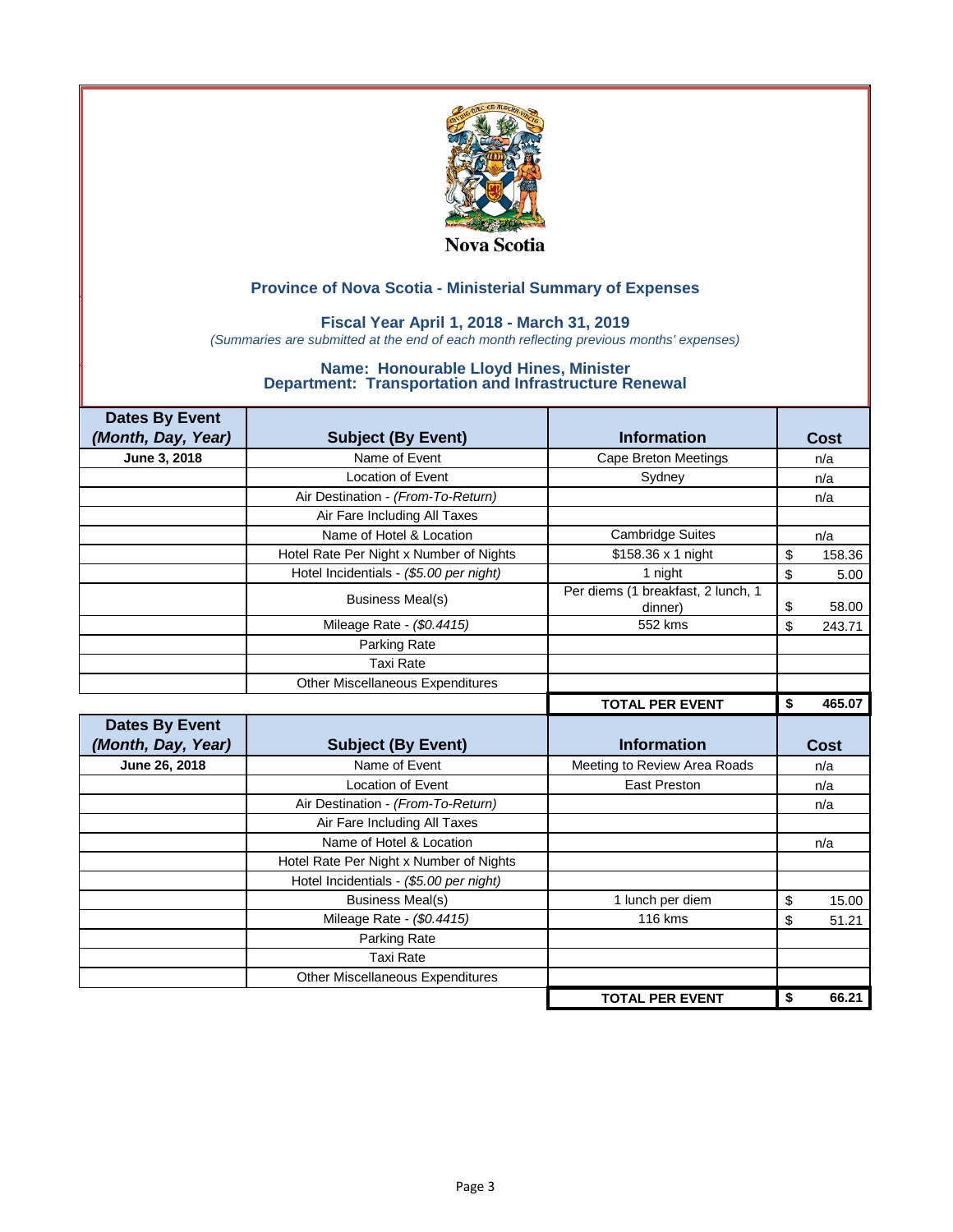

## **Fiscal Year April 1, 2018 - March 31, 2019**

*(Summaries are submitted at the end of each month reflecting previous months' expenses)*

| <b>Dates By Event</b><br>(Month, Day, Year) | <b>Subject (By Event)</b>               | <b>Information</b>                          | Cost         |
|---------------------------------------------|-----------------------------------------|---------------------------------------------|--------------|
| July 17, 2018                               | Name of Event                           | Highway 104 Federal Funding for<br>Twinning | n/a          |
|                                             | <b>Location of Event</b>                | Antigonish                                  | n/a          |
|                                             | Air Destination - (From-To-Return)      |                                             | n/a          |
|                                             | Air Fare Including All Taxes            |                                             |              |
|                                             | Name of Hotel & Location                |                                             | n/a          |
|                                             | Hotel Rate Per Night x Number of Nights |                                             |              |
|                                             | Hotel Incidentials - (\$5.00 per night) |                                             |              |
|                                             | <b>Business Meal(s)</b>                 | 1 lunch per diem                            | 15.00<br>\$  |
|                                             | Mileage Rate - (\$0.4415)               | 225 kms                                     | 99.34<br>J.  |
|                                             | Parking Rate                            |                                             |              |
|                                             | Taxi Rate                               |                                             |              |
|                                             | Other Miscellaneous Expenditures        |                                             |              |
|                                             |                                         | <b>TOTAL PER EVENT</b>                      | 114.34<br>\$ |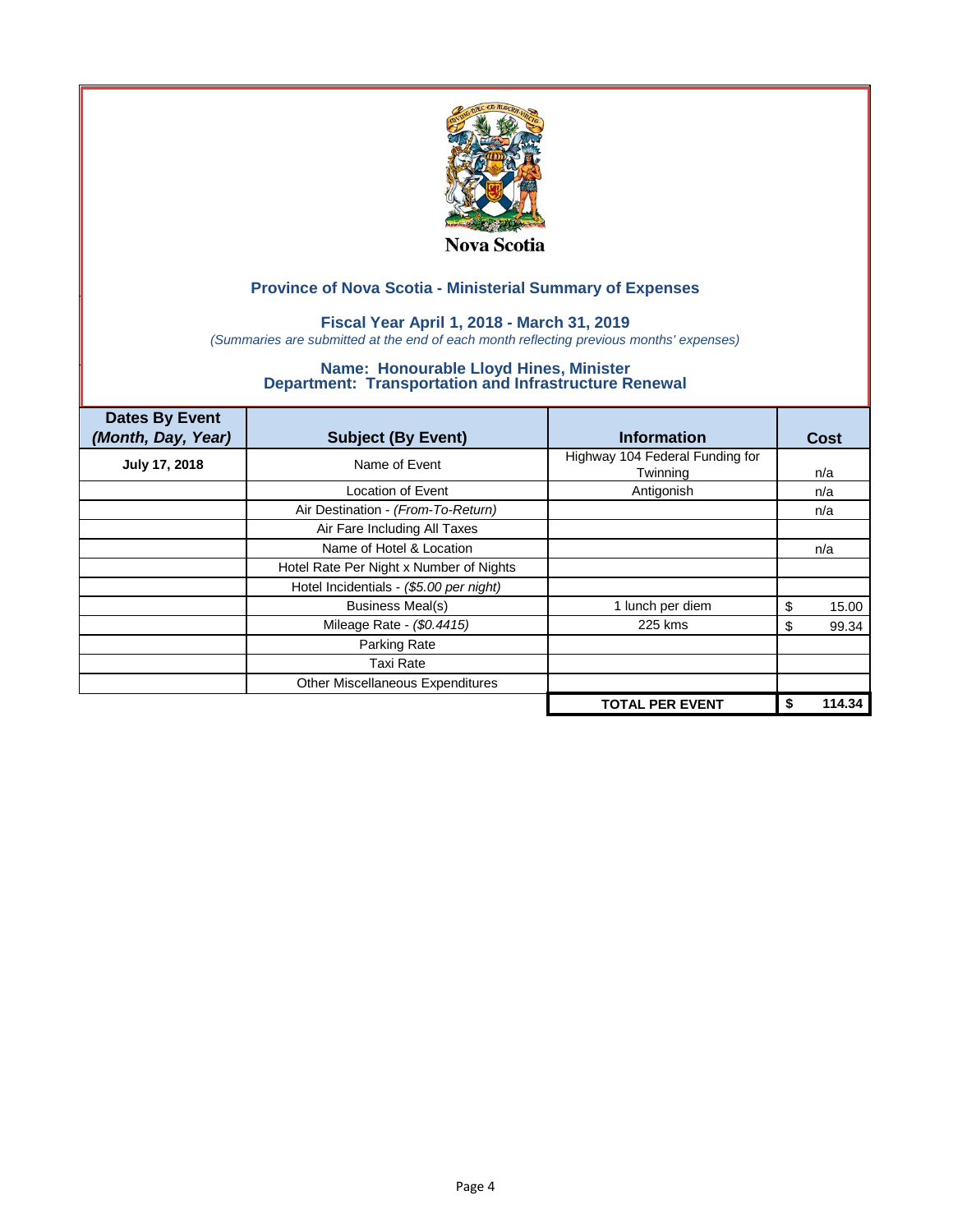

### **Fiscal Year April 1, 2018 - March 31, 2019**

*(Summaries are submitted at the end of each month reflecting previous months' expenses)*

| <b>Dates By Event</b>  |                                         |                                    |              |
|------------------------|-----------------------------------------|------------------------------------|--------------|
| (Month, Day, Year)     | <b>Subject (By Event)</b>               | <b>Information</b>                 | Cost         |
| <b>August 18, 2018</b> | Name of Event                           | Captain Gillis Bridge Construction | n/a          |
|                        | Location of Event                       | Port Hood                          | n/a          |
|                        | Air Destination - (From-To-Return)      |                                    | n/a          |
|                        | Air Fare Including All Taxes            |                                    |              |
|                        | Name of Hotel & Location                |                                    | n/a          |
|                        | Hotel Rate Per Night x Number of Nights |                                    |              |
|                        | Hotel Incidentials - (\$5.00 per night) |                                    |              |
|                        | <b>Business Meal(s)</b>                 | 1 lunch per diem                   | \$<br>15.00  |
|                        | Mileage Rate - (\$0.4415)               | 209 kms                            | \$<br>92.27  |
|                        | Parking Rate                            |                                    |              |
|                        | <b>Taxi Rate</b>                        |                                    |              |
|                        | Other Miscellaneous Expenditures        |                                    |              |
|                        |                                         | <b>TOTAL PER EVENT</b>             | \$<br>107.27 |
|                        |                                         |                                    |              |
| <b>Dates By Event</b>  |                                         |                                    |              |
| (Month, Day, Year)     | <b>Subject (By Event)</b>               | <b>Information</b>                 | Cost         |
| <b>August 20, 2018</b> | Name of Event                           | Englishtown Ferry Rebuild          | n/a          |
|                        | Location of Event                       | Englishtown                        | n/a          |
|                        | Air Destination - (From-To-Return)      |                                    | n/a          |
|                        | Air Fare Including All Taxes            |                                    |              |
|                        | Name of Hotel & Location                |                                    | n/a          |
|                        | Hotel Rate Per Night x Number of Nights |                                    |              |
|                        | Hotel Incidentials - (\$5.00 per night) |                                    |              |
|                        | <b>Business Meal(s)</b>                 | 1 lunch per diem                   | \$<br>15.00  |
|                        | Mileage Rate - (\$0.4415)               | 341 kms                            | \$<br>150.55 |
|                        | Parking Rate                            |                                    |              |
|                        | <b>Taxi Rate</b>                        |                                    |              |
|                        | Other Miscellaneous Expenditures        |                                    |              |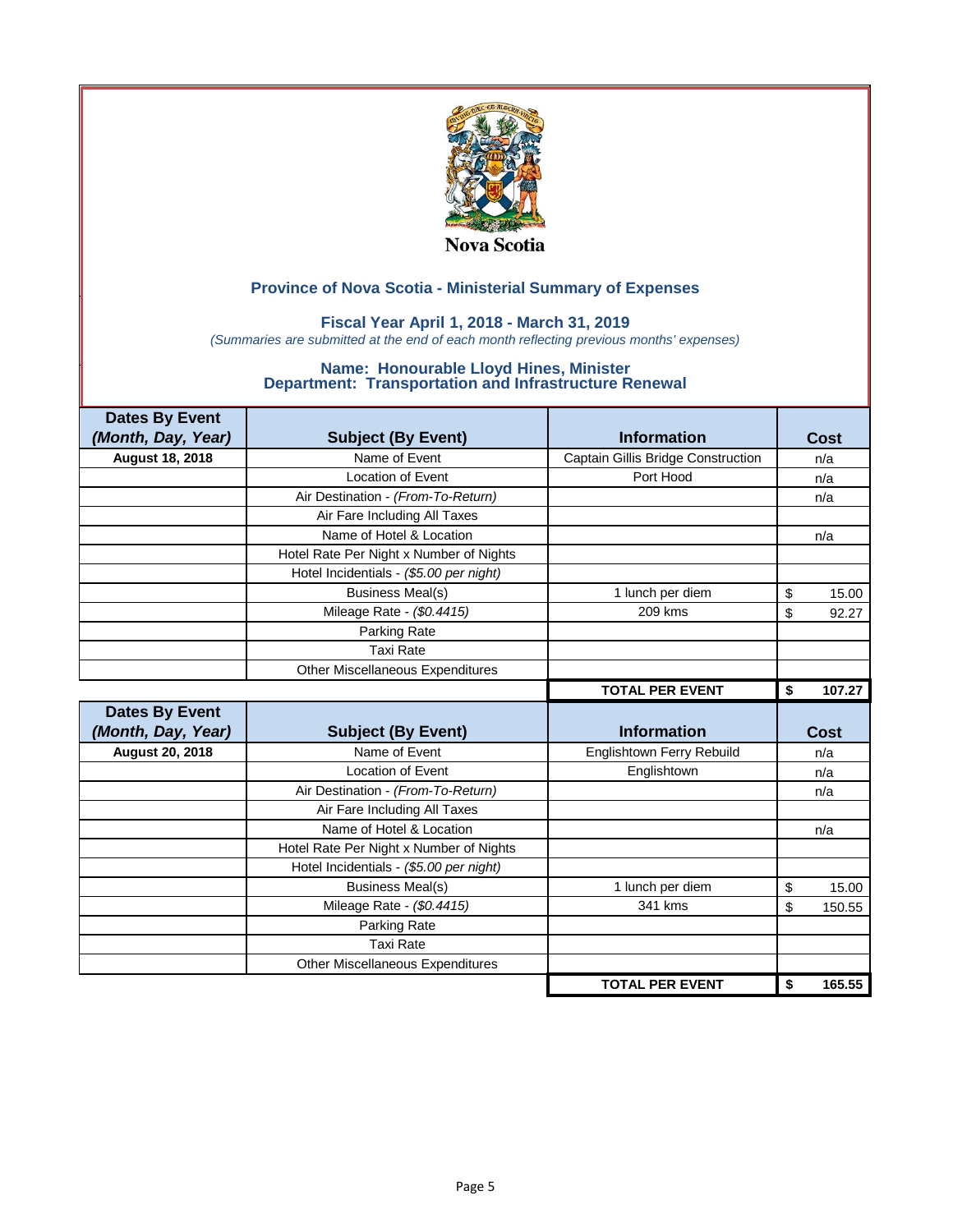

## **Fiscal Year April 1, 2018 - March 31, 2019**

*(Summaries are submitted at the end of each month reflecting previous months' expenses)*

| <b>Dates By Event</b><br>(Month, Day, Year) | <b>Subject (By Event)</b>               | <b>Information</b>     | <b>Cost</b> |
|---------------------------------------------|-----------------------------------------|------------------------|-------------|
| September 2018 (NIL)                        | Name of Event                           |                        | n/a         |
|                                             | <b>Location of Event</b>                |                        | n/a         |
|                                             | Air Destination - (From-To-Return)      |                        | n/a         |
|                                             | Air Fare Including All Taxes            |                        |             |
|                                             | Name of Hotel & Location                |                        | n/a         |
|                                             | Hotel Rate Per Night x Number of Nights |                        |             |
|                                             | Hotel Incidentials - (\$5.00 per night) |                        |             |
|                                             | <b>Business Meal(s)</b>                 |                        |             |
|                                             | Mileage Rate - (\$0.4415)               |                        |             |
|                                             | Parking Rate                            |                        |             |
|                                             | Taxi Rate                               |                        |             |
|                                             | Other Miscellaneous Expenditures        |                        |             |
|                                             |                                         | <b>TOTAL PER EVENT</b> | \$          |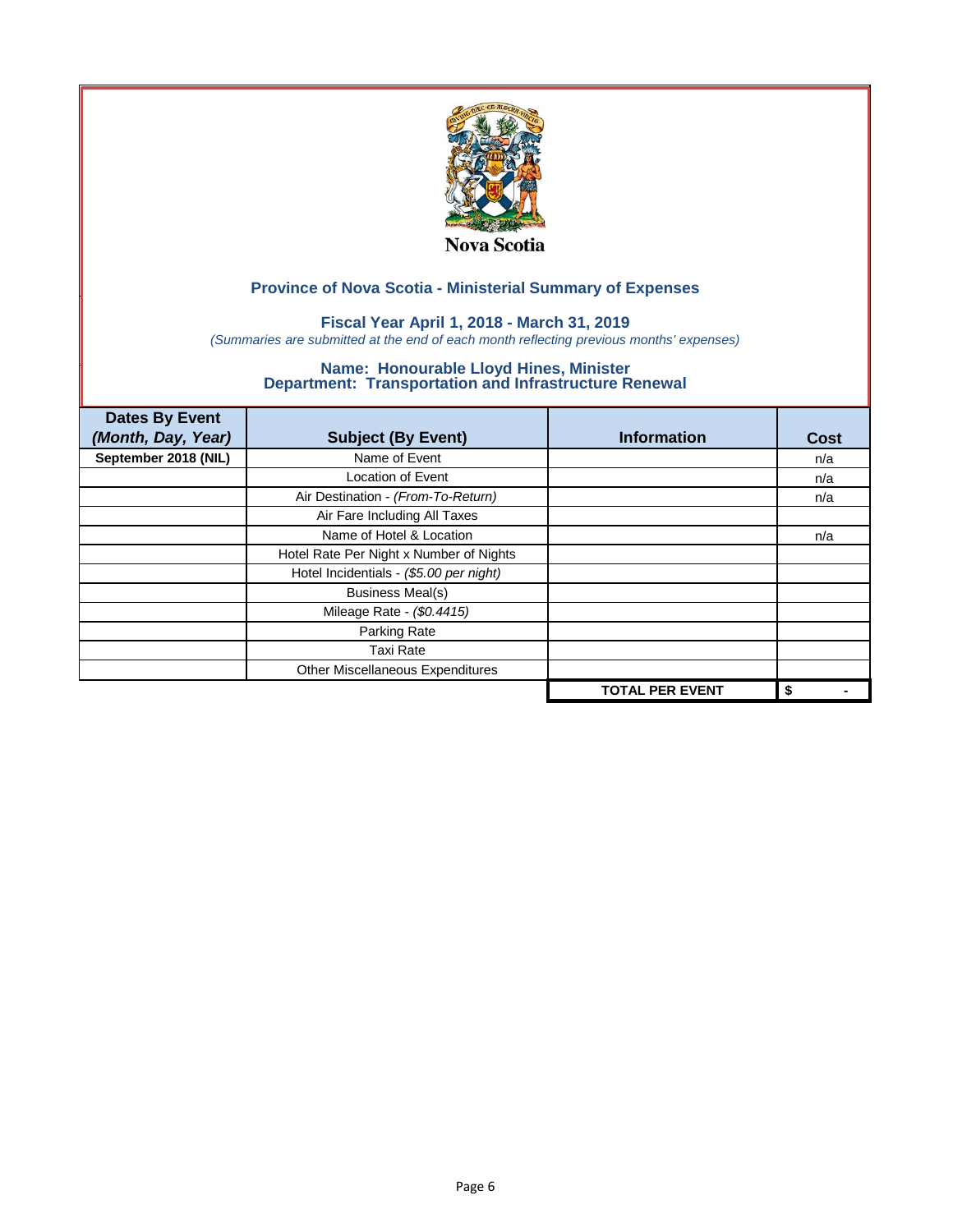

### **Fiscal Year April 1, 2018 - March 31, 2019**

*(Summaries are submitted at the end of each month reflecting previous months' expenses)*

| <b>Dates By Event</b><br>(Month, Day, Year) | <b>Subject (By Event)</b>               | <b>Information</b>                            | <b>Cost</b>    |
|---------------------------------------------|-----------------------------------------|-----------------------------------------------|----------------|
| October 18-23, 2018                         | Name of Event                           | Meeting and tour at Calgary Cancer<br>Centre  | n/a            |
|                                             | Location of Event                       | Calgary, AB                                   | n/a            |
|                                             | Air Destination - (From-To-Return)      | Halifax-Calgary-Halifax                       | n/a            |
|                                             | Air Fare Including All Taxes            |                                               | 1,125.28<br>\$ |
|                                             | Name of Hotel & Location                | The Westin Calgary, Calgary                   | n/a            |
|                                             | Hotel Rate Per Night x Number of Nights | \$223.42 x 2 nights                           | 446.84<br>\$   |
|                                             | Hotel Incidentials - (\$5.00 per night) | 2 nights                                      | 10.00<br>\$    |
|                                             | <b>Business Meal(s)</b>                 | Per diems (1 breakfast, 3 lunch, 3<br>dinner) | 113.00<br>S    |
|                                             | Mileage Rate - (\$0.4415)               |                                               |                |
|                                             | Parking Rate                            |                                               |                |
|                                             | Taxi Rate                               | 4 taxis                                       | \$<br>184.33   |
|                                             | Other Miscellaneous Expenditures        |                                               |                |
|                                             |                                         | <b>TOTAL PER EVENT</b>                        | 1,879.45       |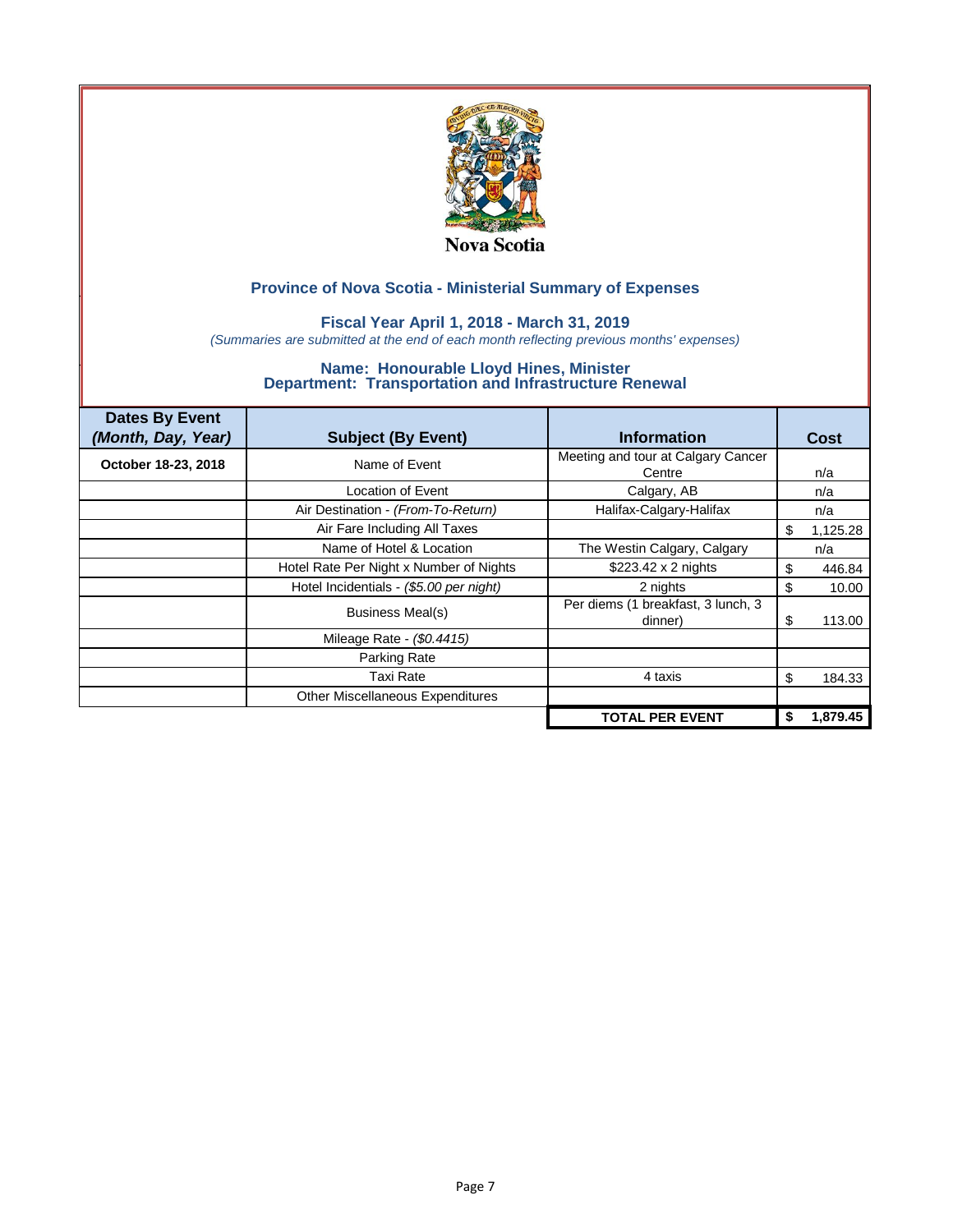

### **Fiscal Year April 1, 2018 - March 31, 2019**

*(Summaries are submitted at the end of each month reflecting previous months' expenses)*

| <b>Dates By Event</b> |                                         |                                                  |             |
|-----------------------|-----------------------------------------|--------------------------------------------------|-------------|
| (Month, Day, Year)    | <b>Subject (By Event)</b>               | <b>Information</b>                               | Cost        |
| November 5-6, 2018    | Name of Event                           | <b>Site Tours</b>                                | n/a         |
|                       | Location of Event                       | <b>Pictou County</b>                             | n/a         |
|                       | Air Destination - (From-To-Return)      |                                                  | n/a         |
|                       | Air Fare Including All Taxes            |                                                  |             |
|                       | Name of Hotel & Location                | Holiday Inn Express, Stellarton                  | n/a         |
|                       | Hotel Rate Per Night x Number of Nights | \$147.35 x 1 night                               | S<br>147.35 |
|                       | Hotel Incidentials - (\$5.00 per night) | 1 night                                          | \$<br>5.00  |
|                       | Business Meal(s)                        | Per diems (1 breakfast, 2 lunches, 2<br>dinners) | 78.00<br>\$ |
|                       | Mileage Rate - (\$0.4415)               |                                                  |             |
|                       | Parking Rate                            |                                                  |             |
|                       | Taxi Rate                               |                                                  |             |
|                       | Other Miscellaneous Expenditures        |                                                  |             |
|                       |                                         | <b>TOTAL PER EVENT</b>                           | 230.35      |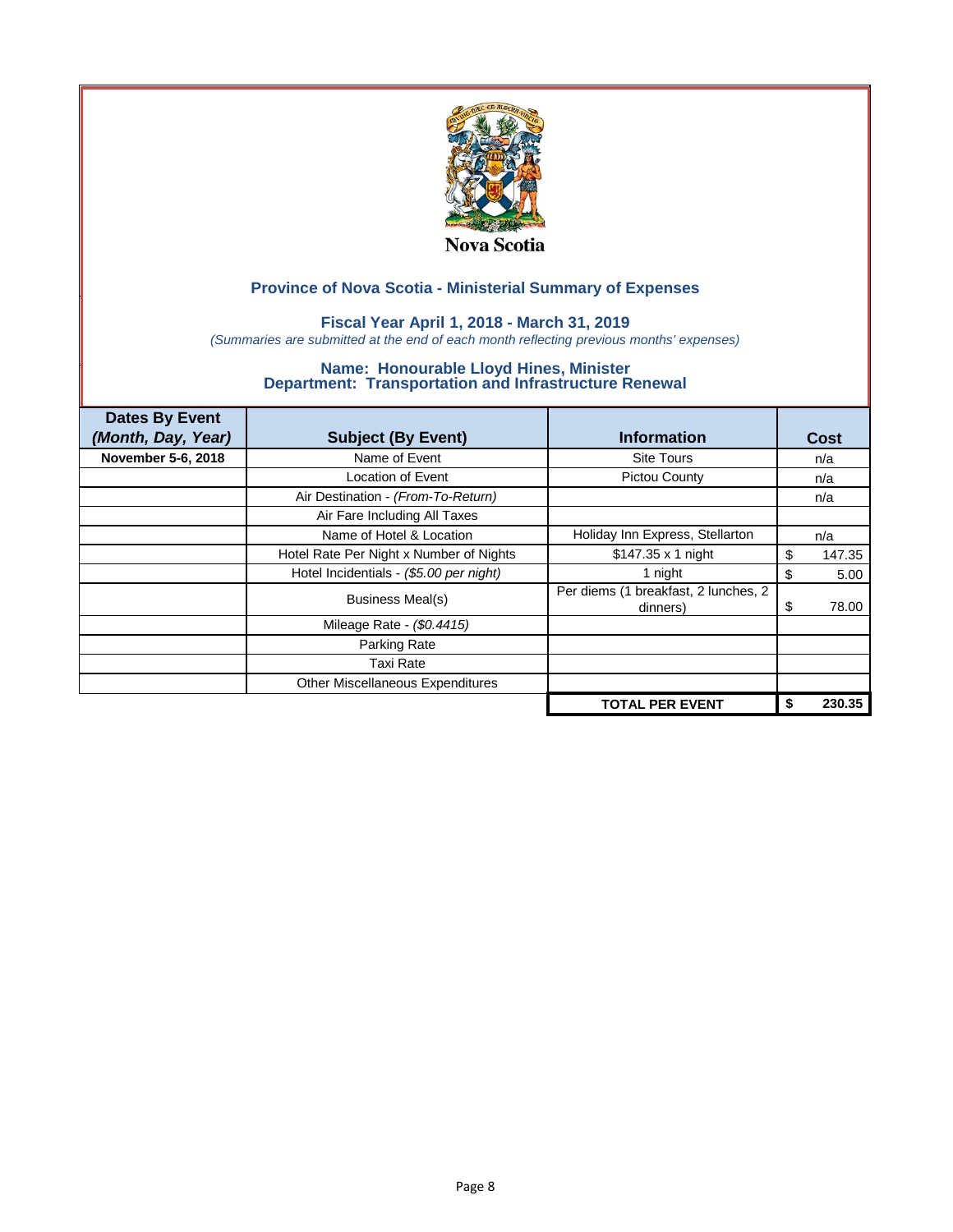

## **Fiscal Year April 1, 2018 - March 31, 2019**

*(Summaries are submitted at the end of each month reflecting previous months' expenses)*

| <b>Dates By Event</b><br>(Month, Day, Year) | <b>Subject (By Event)</b>               | <b>Information</b>     | Cost |
|---------------------------------------------|-----------------------------------------|------------------------|------|
| December 2018 (NIL)                         | Name of Event                           |                        | n/a  |
|                                             | <b>Location of Event</b>                |                        | n/a  |
|                                             | Air Destination - (From-To-Return)      |                        | n/a  |
|                                             | Air Fare Including All Taxes            |                        |      |
|                                             | Name of Hotel & Location                |                        | n/a  |
|                                             | Hotel Rate Per Night x Number of Nights |                        |      |
|                                             | Hotel Incidentials - (\$5.00 per night) |                        |      |
|                                             | <b>Business Meal(s)</b>                 |                        |      |
|                                             | Mileage Rate - (\$0.4415)               |                        |      |
|                                             | Parking Rate                            |                        |      |
|                                             | <b>Taxi Rate</b>                        |                        |      |
|                                             | Other Miscellaneous Expenditures        |                        |      |
|                                             |                                         | <b>TOTAL PER EVENT</b> | \$   |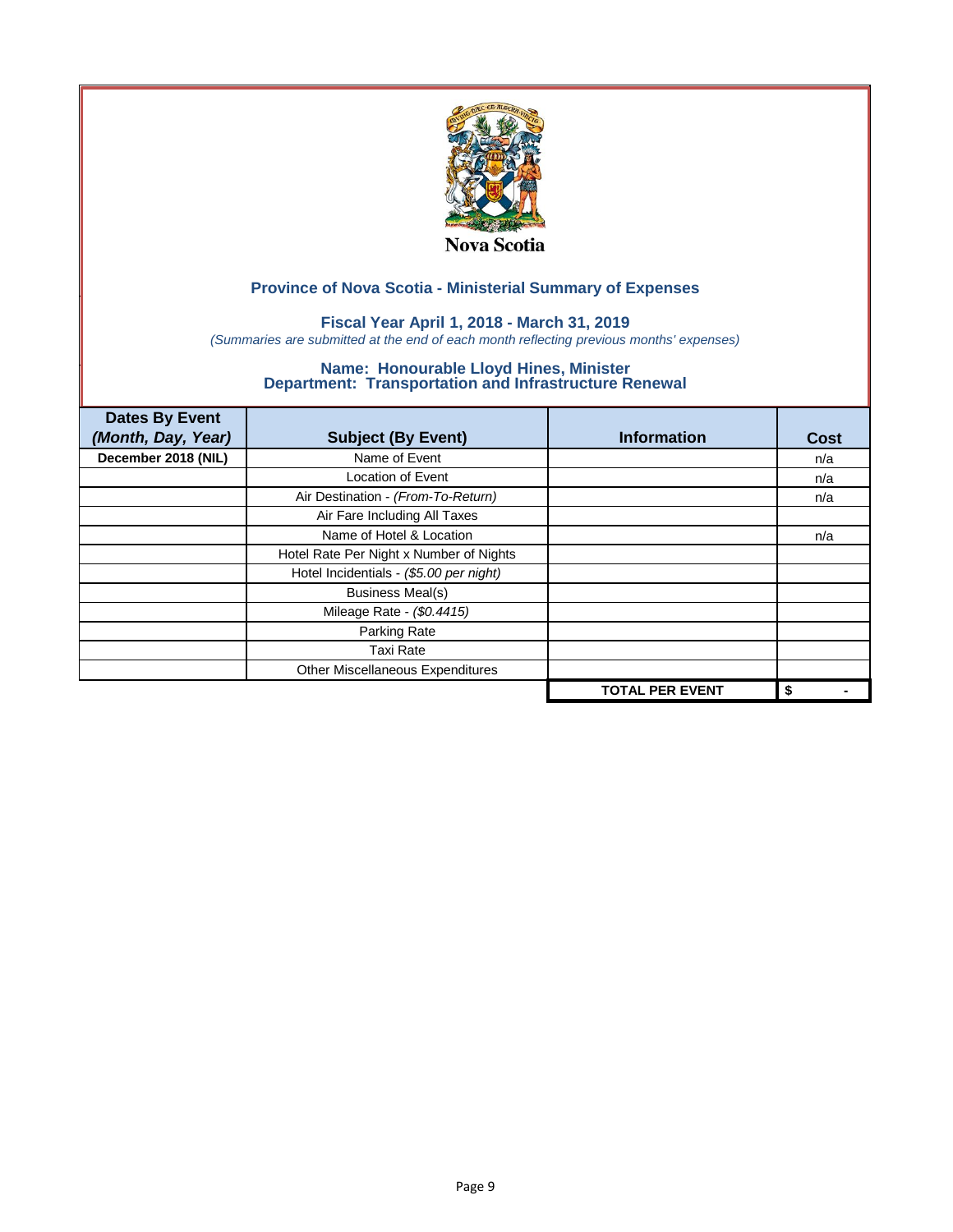

### **Fiscal Year April 1, 2018 - March 31, 2019**

*(Summaries are submitted at the end of each month reflecting previous months' expenses)*

| <b>Dates By Event</b><br>(Month, Day, Year) | <b>Subject (By Event)</b>               | <b>Information</b>                                                        | <b>Cost</b>  |
|---------------------------------------------|-----------------------------------------|---------------------------------------------------------------------------|--------------|
| <b>January 15, 2019</b>                     | Name of Event                           | <b>Grand Opening of Paqtnkek Overpass</b>                                 | n/a          |
|                                             | <b>Location of Event</b>                | Afton                                                                     | n/a          |
|                                             | Air Destination - (From-To-Return)      |                                                                           | n/a          |
|                                             | Air Fare Including All Taxes            |                                                                           |              |
|                                             | Name of Hotel & Location                |                                                                           | n/a          |
|                                             | Hotel Rate Per Night x Number of Nights |                                                                           |              |
|                                             | Hotel Incidentials - (\$5.00 per night) |                                                                           |              |
|                                             | <b>Business Meal(s)</b>                 | Per diems (1 breakfast, 1 lunch)                                          | \$<br>23.00  |
|                                             | Mileage Rate - (\$0.4415)               | 505 kms                                                                   | \$<br>222.96 |
|                                             | Parking Rate                            |                                                                           |              |
|                                             | <b>Taxi Rate</b>                        |                                                                           |              |
|                                             | <b>Other Miscellaneous Expenditures</b> |                                                                           |              |
|                                             |                                         | <b>TOTAL PER EVENT</b>                                                    | 245.96<br>\$ |
| <b>Dates By Event</b>                       |                                         |                                                                           |              |
|                                             |                                         |                                                                           |              |
| (Month, Day, Year)                          | <b>Subject (By Event)</b>               | <b>Information</b>                                                        | <b>Cost</b>  |
| January 20-22, 2019                         | Name of Event                           | Council of Ministers Responsible for<br>Transportation and Highway Safety | n/a          |
|                                             | <b>Location of Event</b>                | Montreal, QC                                                              | n/a          |
|                                             | Air Destination - (From-To-Return)      | Halifax-Montreal-Halifax                                                  | n/a          |
|                                             | Air Fare Including All Taxes            |                                                                           | \$<br>556.88 |
|                                             | Name of Hotel & Location                | Le Westin, Montreal                                                       | n/a          |
|                                             | Hotel Rate Per Night x Number of Nights | \$209.42 x 2 nights                                                       | \$<br>418.83 |
|                                             | Hotel Incidentials - (\$5.00 per night) | 2 nights                                                                  | \$<br>10.00  |
|                                             | <b>Business Meal(s)</b>                 | Per diems (2 breakfast, 2 lunches, 2<br>dinners)                          | \$<br>86.00  |
|                                             | Mileage Rate - (\$0.4415)               | 68 kms                                                                    | \$<br>30.02  |
|                                             | Parking Rate                            |                                                                           |              |
|                                             | <b>Taxi Rate</b>                        | <b>Taxis in Montreal</b>                                                  | \$<br>181.25 |
|                                             | <b>Other Miscellaneous Expenditures</b> |                                                                           |              |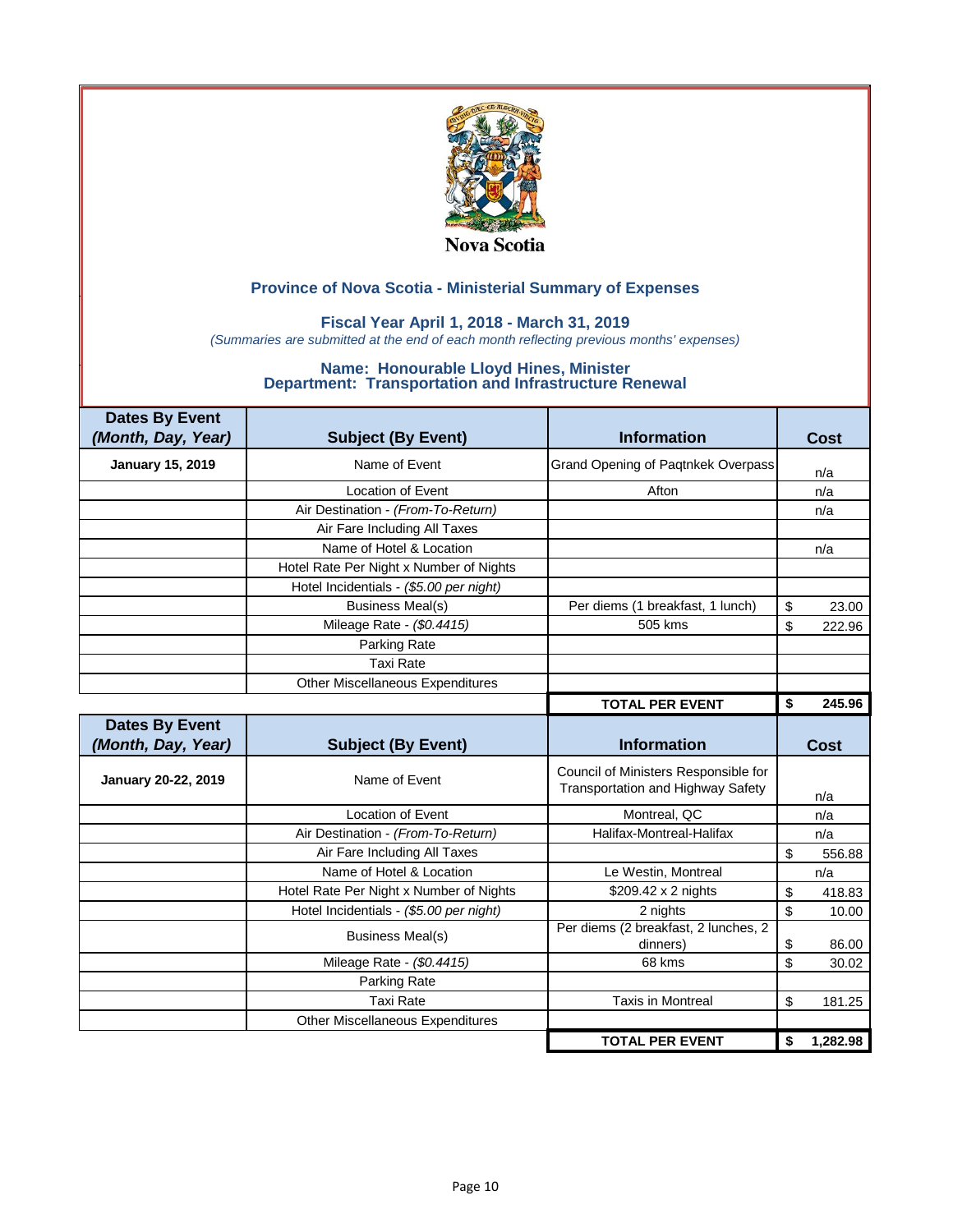

## **Fiscal Year April 1, 2018 - March 31, 2019**

*(Summaries are submitted at the end of each month reflecting previous months' expenses)*

| <b>Dates By Event</b><br>(Month, Day, Year) | <b>Subject (By Event)</b>               | <b>Information</b>     | Cost |
|---------------------------------------------|-----------------------------------------|------------------------|------|
| February 2019 (NIL)                         | Name of Event                           |                        | n/a  |
|                                             | <b>Location of Event</b>                |                        | n/a  |
|                                             | Air Destination - (From-To-Return)      |                        | n/a  |
|                                             | Air Fare Including All Taxes            |                        |      |
|                                             | Name of Hotel & Location                |                        | n/a  |
|                                             | Hotel Rate Per Night x Number of Nights |                        |      |
|                                             | Hotel Incidentials - (\$5.00 per night) |                        |      |
|                                             | <b>Business Meal(s)</b>                 |                        |      |
|                                             | Mileage Rate - (\$0.4415)               |                        |      |
|                                             | Parking Rate                            |                        |      |
|                                             | <b>Taxi Rate</b>                        |                        |      |
|                                             | Other Miscellaneous Expenditures        |                        |      |
|                                             |                                         | <b>TOTAL PER EVENT</b> | \$   |